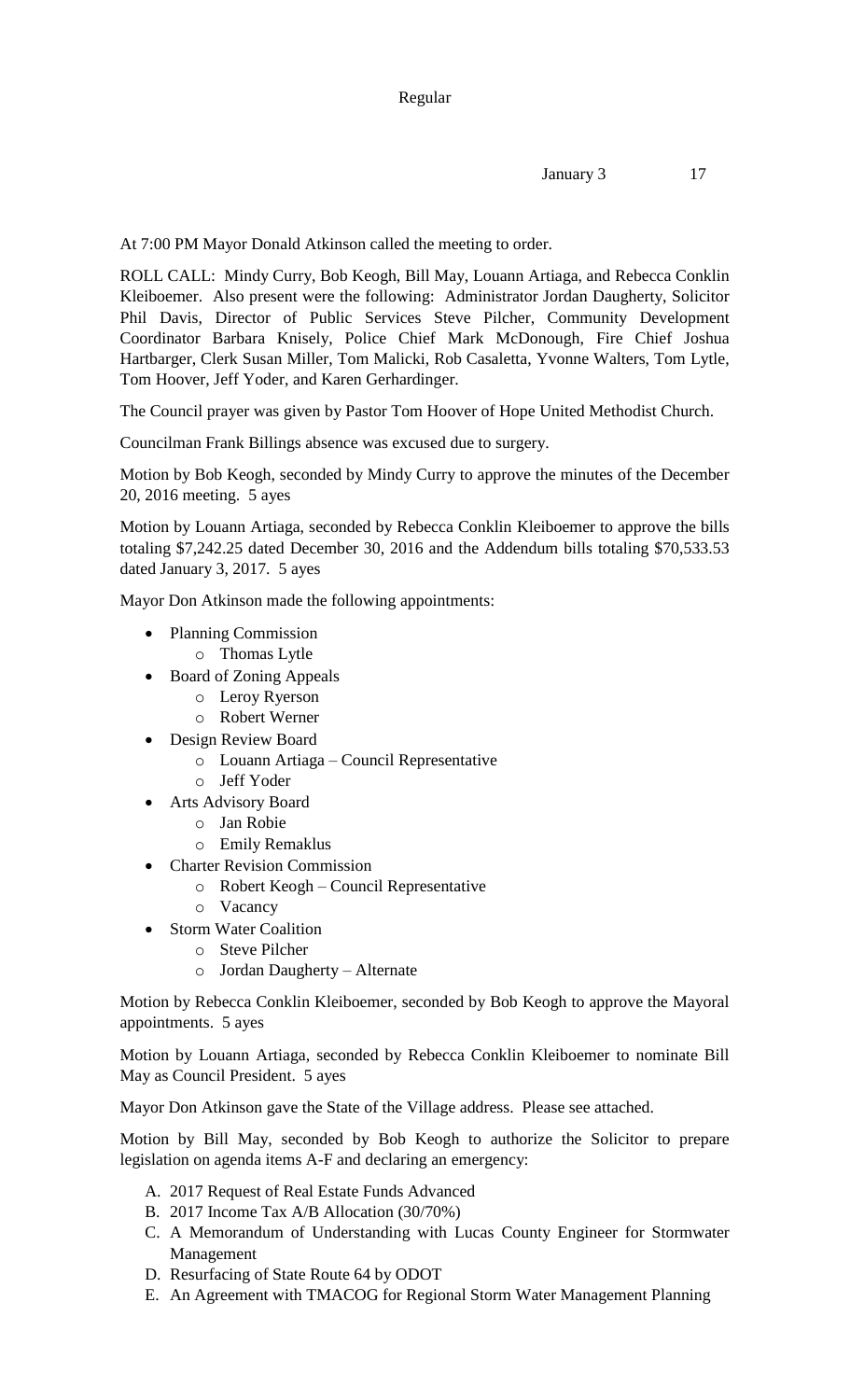F. Amending Chapter 1127.10 of the Codified Ordinances Concerning Street Tree Requirements

Motion by Louann Artiaga, seconded by Rebecca Conklin Kleiboemer to accept, as previously authorized, Ordinance 1-2017 Amending and Updating the Village of Whitehouse Schedule of Rates and Fees Pursuant to Various Building, Zoning, Registration, and Ancillary Other Matters at its first reading and declaring an emergency. 5 ayes

Motion by Bob Keogh, seconded by Bill May to suspend the rules and to have the second and third reading of Ordinance 1-2017 by title only and declaring an emergency. 5 ayes

Motion by Bill May, seconded by Bob Keogh to accept Ordinance 1-2017 and to pass said Ordinance and declaring an emergency. 5 ayes

Motion by Bill May, seconded by Mindy Curry to accept, as previously authorized, Ordinance 2-2017 Amending the Allocation of Village of Whitehouse Income Tax Funds and Distribution of Same Pursuant to Chapter 185.01 of Title Nine of the Codified Ordinances of the Village of Whitehouse, Lucas County, Ohio at its first reading and declaring an emergency. 5 ayes

Motion by Bill May, seconded by Rebecca Conklin Kleiboemer to suspend the rules and to have the second and third reading of Ordinance 2-2017 by title only and declaring an emergency. 5 ayes

Rebecca Conklin Kleiboemer, seconded by Bill May to accept Ordinance 2-2017 and to pass said Ordinance and declaring an emergency. 5 ayes

Motion by Louann Artiaga, seconded by Rebecca Conklin Kleiboemer to accept, as previously authorized, Ordinance 3-2017 Providing for Update and Amendment of Certain Street Tree Requirements Under the Provisions of Whitehouse Village Code Sections 1127.10 and Chapter 910 of the Codified Ordinances of the Village of Whitehouse, Lucas County, Ohio at its first reading and declaring an emergency. 5 ayes

Motion by Louann Artiaga, seconded by Rebecca Conklin Kleiboemer to suspend the rules and to have the second and third reading of Ordinance 3-2017 by title only and declaring an emergency. 5 ayes

Motion by Louann Artiaga, seconded by Rebecca Conklin Kleiboemer to accept Ordinance 3-2017 and to pass said Ordinance and declaring an emergency. 5 ayes

Motion by Bob Keogh, seconded by Mindy Curry to accept, as previously authorized, Resolution 1-2017, Requesting the Advance of Monies on Taxes Collected by the Lucas County, Ohio Treasurer at its first reading and declaring an emergency. 5 ayes

Motion by Bill May, seconded by Rebecca Conklin Kleiboemer to suspend the rules and to have the second and third reading of Resolution 1-2017 by title only and declaring an emergency. 5 ayes

Motion by Bill May, seconded by Rebecca Conklin Kleiboemer to accept Resolution 1- 2017 and to pass said Resolution and declaring an emergency. 5 ayes

Motion by Bob Keogh, seconded by Louann Artiaga to accept, as previously authorized, Resolution 2-2016 Authorizing the Village Administrator to Enter into a Memorandum of Understanding with the Lucas County Engineer for Stormwater Management Activities within the Village of Whitehouse at its first reading and declaring an emergency. 5 ayes